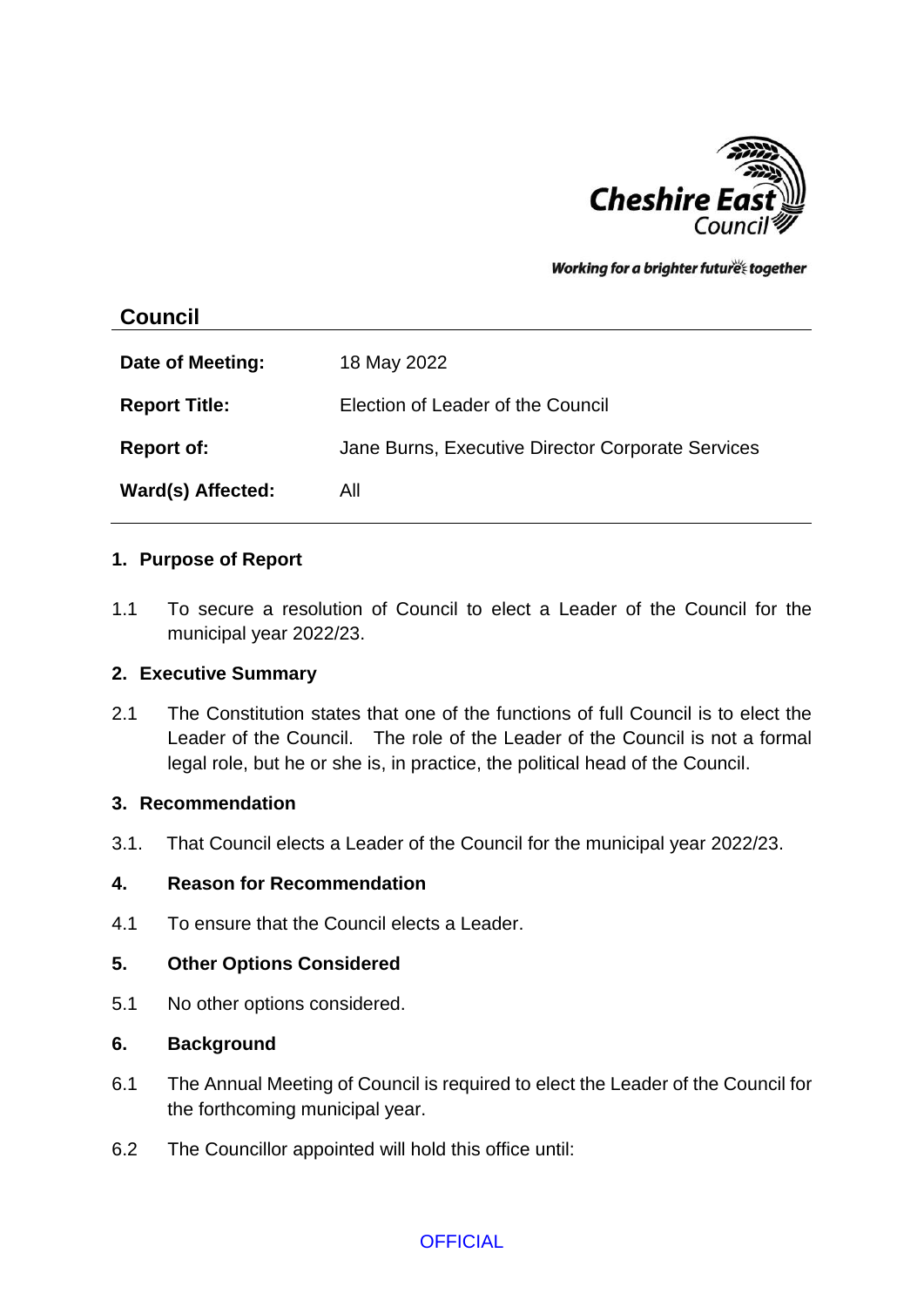- (a) The next Annual Meeting of the Council; or
- (b) The Leader resigns from the office; or
- (c) The Leader is no longer a Councillor; or
- (d) The Leader is removed from the office by resolution of the Council requiring a simple majority.
- 6.3 The role of the Leader of the Council is not a formal legal role, but he or she is in practice the political head of the Council, and the Member with greatest responsibility for driving forward the broad policies of the Council.
- 6.4 The Council expects that the Leader will:
	- be the political (rather than ceremonial) leader of the Council, for the benefit of all the Borough's communities - its citizens, taxpayers, businesses, public bodies and other public authorities;
	- lead and work with the Council, particularly the Chairs of its Committees and Sub-Committees, in the development of the Council's vision for the future, policy framework, budgets and strategies;
	- lead and work with the Council, particularly the Chairs of its Committees and Sub-Committees, in overseeing service delivery and the implementation of policies approved by the Council;
	- represent and pursue the interests of the Council in the community and at international, national and regional levels;
	- act as Chair of the Corporate Policy Committee, fulfil the role of Leader at full Council meetings and carry out as necessary the other functions
	- lead in providing policy direction and guidance to the Chief Executive and Chief Officers;
	- meet regularly to progress the Council's objectives, with Committee Chairs, the Chief Executive and Chief Officers, Leaders of other political groups on the Council, partner organisations, stakeholders, community representatives, government representatives, local Members of Parliament etc.
	- 3.5 The Leader shall be recognised in the following ways:
		- Chairing Corporate Policy Committee: the Leader shall be appointed at the Council's Annual Meeting as Chair of the Council's Corporate Committee.
		- Right to attend and speak at any meeting of a Committee or Sub-Committee of the Council, provided that he or she will only be entitled to vote if appointed as a voting member of that Committee or Sub-Committee.

# **OFFICIAL**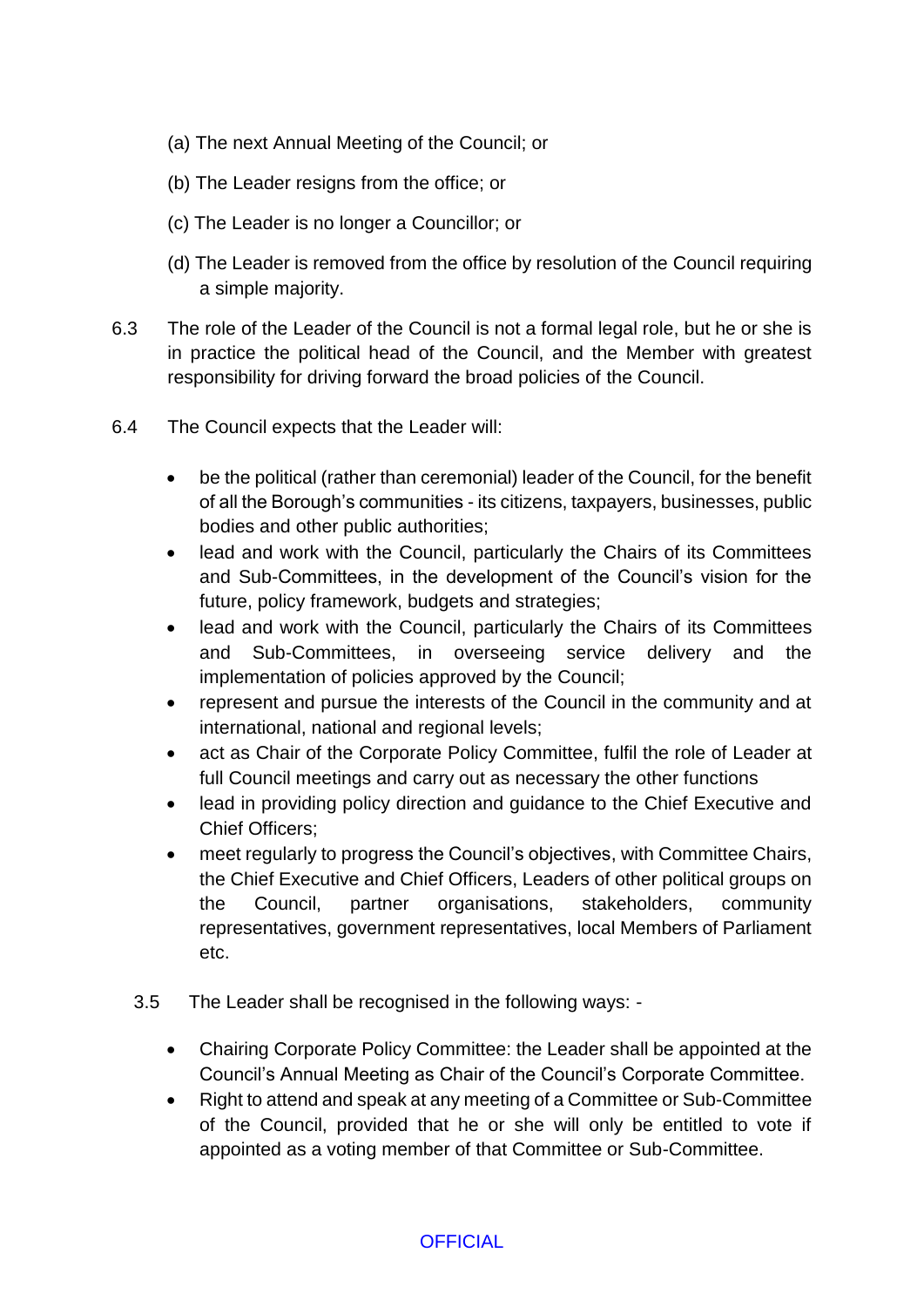- Duty to be available for Questions: permit any Member of the Council to ask questions of the Leader and Deputy Leader at full Council meetings.
- The establishment of policy direction and the Council's priorities and the facilitation of discussion thereon.
- To be principal ambassador for the Borough and the Council (recognising the role of the Mayor).
- To represent the Council on any external body, as considered appropriate, and to make decisions and vote on behalf of the Council at meetings of such bodies.
- Involvement in Major Emergencies: the Leader and Deputy Leader must be informed if an emergency is likely or has been declared under the Council's emergency planning or business continuity procedures.
- To promote and uphold high standards of ethical conduct by Members and the Council's equalities policies.

# **7. Implications of the Recommendations**

# **7.1 Legal Implications**

- 7.1.1 As the Council operates a Committee system, the Leader has no formal legal powers and duties vested in him or her under the Local Government Act 1972 or the Local Government Act 2000.
- 7.1.2 However, in practice, all local authorities need to appoint a Leader and each Leader will hold the most significant elected Member role within the Council. The Council's Leader will be the political/elected head, the focus for policy direction and community development and the chief advocate and ambassador for the Borough.

# **7.2 Finance Implications**

7.2.1 There are no direct financial implications. The position of Leader of the Council receives a special responsibly allowance.

### **7.2 Policy Implications**

7.3.1 There are no direct policy implications.

# **7.4 Equality Implications**

7.4.1 There are no direct implications for equality.

### **7.5 Human Resources Implications**

7.5.1 There are no direct human resources implications.